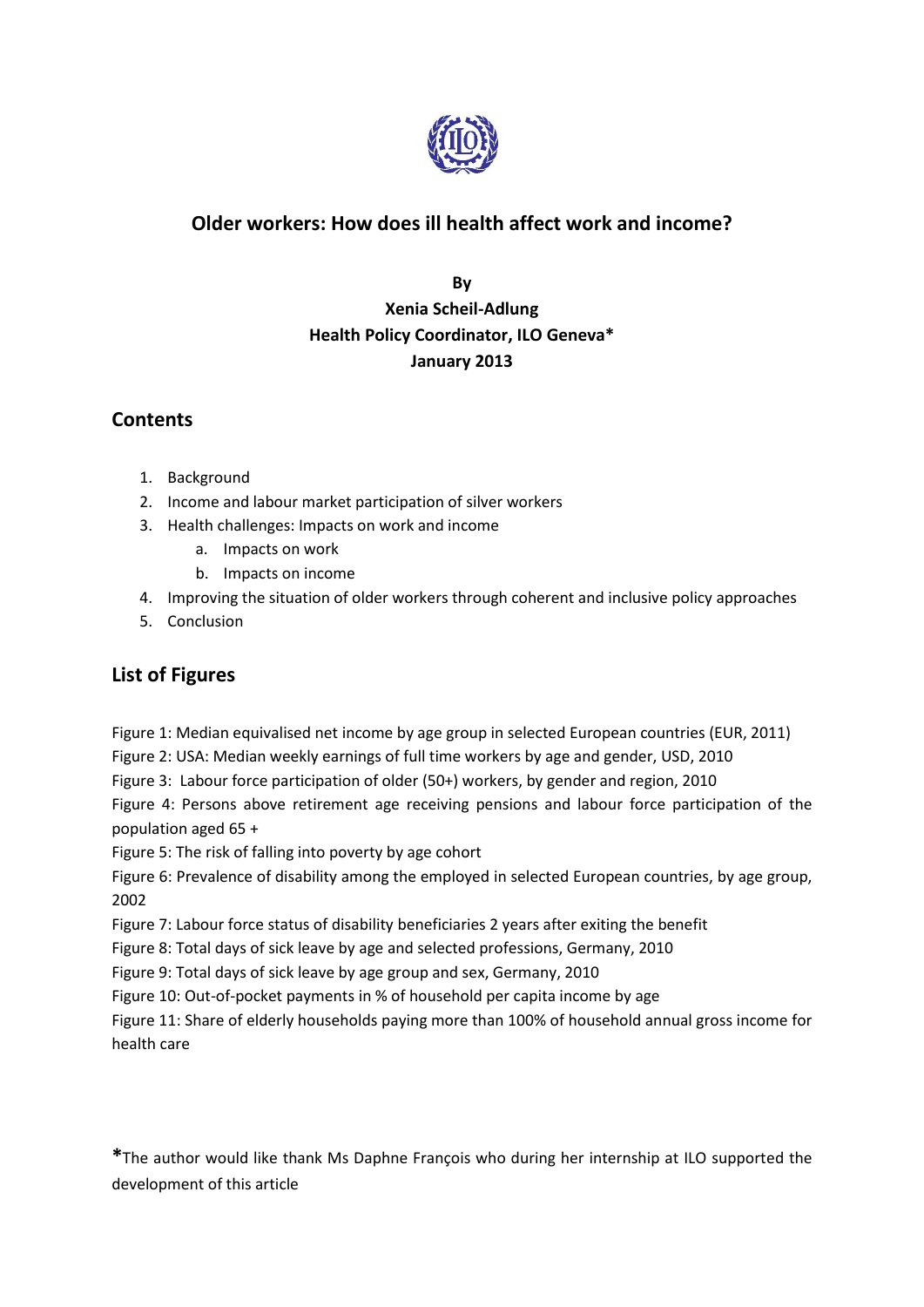#### **1. Background**

Health is central for work and income. It is also a precondition for development. Thus, everybody, including "older persons should be enabled to continue with income-generating work for as long as they are able to do so productively."<sup>1</sup> However, frequently it is assumed that older workers are challenged by deteriorating health and do not need to generate income given their lifelong accumulation of income. In reality, older workers are often unable to find work or continue working: Globally 66 percent of older workers are seeking employment and only 34 percent of workers aged 60+ are employed. $2$ 

As a result, progress in sustainable development is hampered as it is not based on the full potential of the work force and older workers find themselves often in difficult socio-economic situations without work and excluded from access to income and needed social protection, particularly social health protection.

The questionable assumption of deteriorating health of all older workers independent of their health status is often aggravated by the notion of reduced productivity and results in discrimination and marginalization in labour markets. The impacts of related exclusion processes are significant, both for the development of countries, particularly given the global ageing, and at the individual level due to lack of wages and income. The latter frequently results in profound impacts on the affordability of even basic services: Globally, 53 percent of people aged 60 + find it (very) difficult to pay for basic services and 34 percent state that they can hardly access health care when in need. Access to affordable medicines is the most often reported problem of older people in this context.<sup>3</sup>

Against this background, this article seeks to provide evidence on the fact that older workers constitute a non-homogeneous group concerning health challenges. It analyses the impacts of ill health of those concerned on work and income and argues to remove barriers faced by older workers when accessing labour markets and health care. Finally, it discusses comprehensive policy approaches that have the potential to address the issues faced by older workers.

## **2. Income and labour market participation of silver workers**

The income situation of older – silver – workers varies significantly across and within countries. In many European countries, as of age 55, workers' income decreases significantly when comparing to younger age cohorts. (Figure 1): In 2011, the median equalised net income of European workers aged 55 + varies on average between 14,000 and 35,000 EUR and decreases at age 65+ to a range

 $\overline{a}$ 

 $<sup>1</sup>$  United Nations (2003) Madrid Plan of Action on Ageing.</sup>

<sup>&</sup>lt;sup>2</sup> UNFPA & HelpAge International (2012), Ageing in the Twenty-First Century: A Celebration and A Challenge, pp. 134-135.

<sup>3</sup> UNFPA & HelpAge International (2012), Ageing in the Twenty-First Century: A Celebration and A Challenge, pp. 134-135.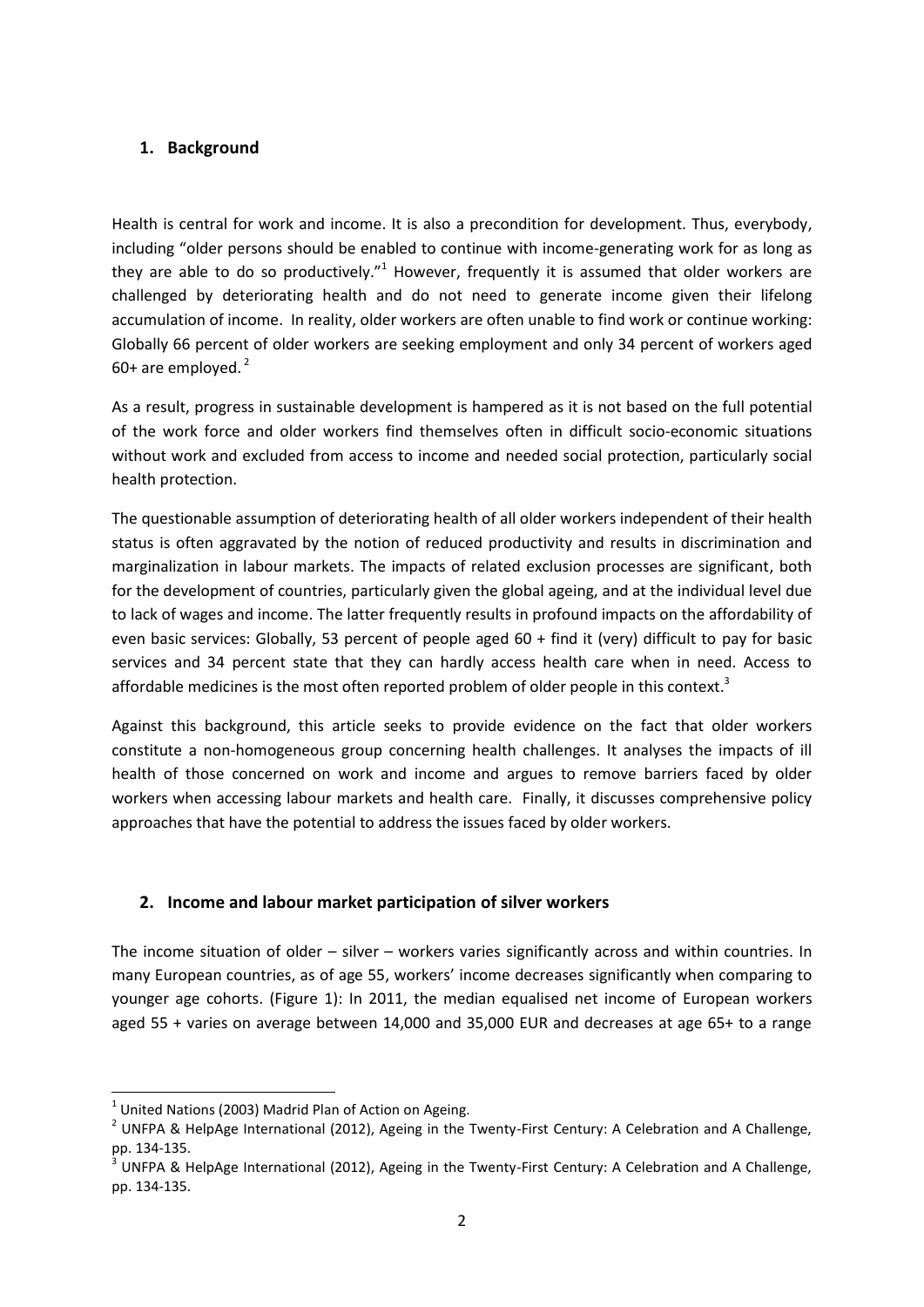between 11,000 and 25,000 EUR. Thus, it reaches values that are comparable to the net income of the youngest age cohort.



**Figure 1: Median equivalised net income by age group in selected European countries** (EUR, 2011)

Source: Author's calculations based on Eurostat data, 2012

Older female workers continue to experience a gender pay gap in older ages and women beyond age 55 receive significantly less income than men. $4$  Figure 2 illustrates this situation for female full time workers in the USA: The women workers' weekly income decreases from 729 US\$ at age 45-54 to 635 at age 65+. This corresponds to a decrease from 941 US\$ to 792 US\$ for male workers.



**Figure2: USA: Median weekly earning of full time workers by age and gender, USD, 2010**

Source: Bureau of Labour Statistics,2012

1

 $<sup>4</sup>$  ILO (2010), Women in Labour Markets: Measuring Progress and Identifying Challenges, pp. 11-23.</sup>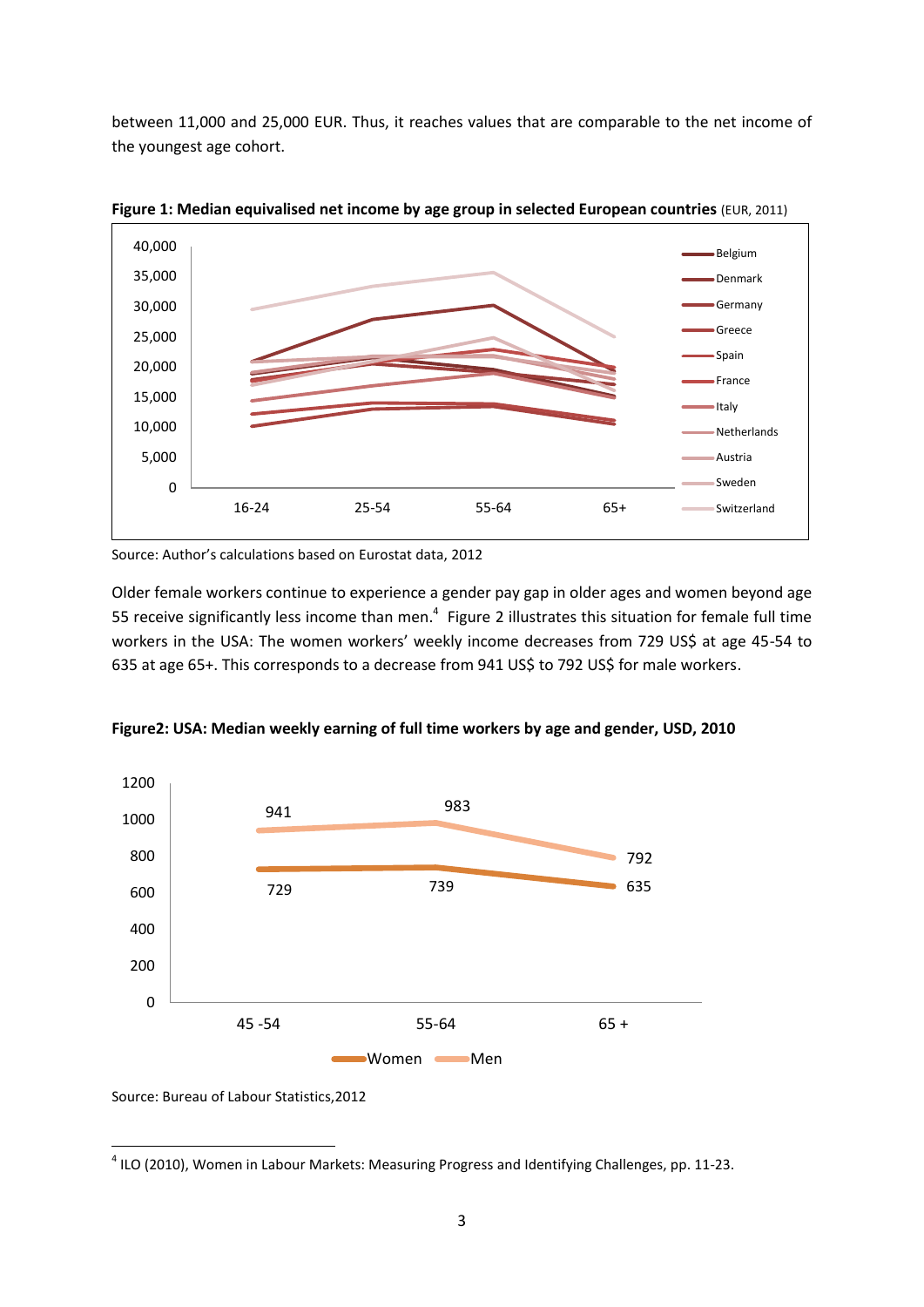The trend of decreasing income of older workers appears side by side to the trend of low labour force participation of the older age cohort. (Figure 3) Globally, labour force participation of older workers of both sexes is unequally distributed across and within countries: It reaches around 45 percent in Europe where it is globally lowest. Highest rates of about 75 percent are found in Africa. In some of the poorest African countries these rates exceed even 75 percent such as in Malawi, where in 2010 about 90 percent of older workers aged 65 + participated in the labour market.<sup>5</sup>

Gender differences can also be observed as regards labour market participation: In all regions of the world the percentage of women participating in the labour market is lower than that of men, with differences being largest in Asia.



**Figure 3: Labour force participation of older (50+) workers, by gender and region, 2010**

Source: Author's calculation based on ILO Laborsta data, 2012

These data are pointing to the fact that

- In all regions workers aged 50+ need and wish to work and generate income
- In many countries, the income of older female workers is significantly lower than that of older men
- 50+ aged workers in Europe seem to be challenged by higher barriers to enter labour markets than in other regions of the world.

In some European countries, (early) retirement regulations are forcing older workers out of the labour markets by terminating formal work at a certain age through legislation; in compensation for loss of wages, frequently income support through old age pensions is provided, which is not the case in other regions of the world. In these regions, older workers continue to work since they cannot afford to retire: Figure 4 shows that labour force participation of people aged  $65 +$  is highest in countries where only small shares of the older population receive pensions, and vice versa. High labour market participation is thus associated with a lack of access to old age pensions for older workers. Related evidence is most visible in African countries as opposed to OECD countries.

**<sup>.</sup>** 5 ILO Laboursta 2012.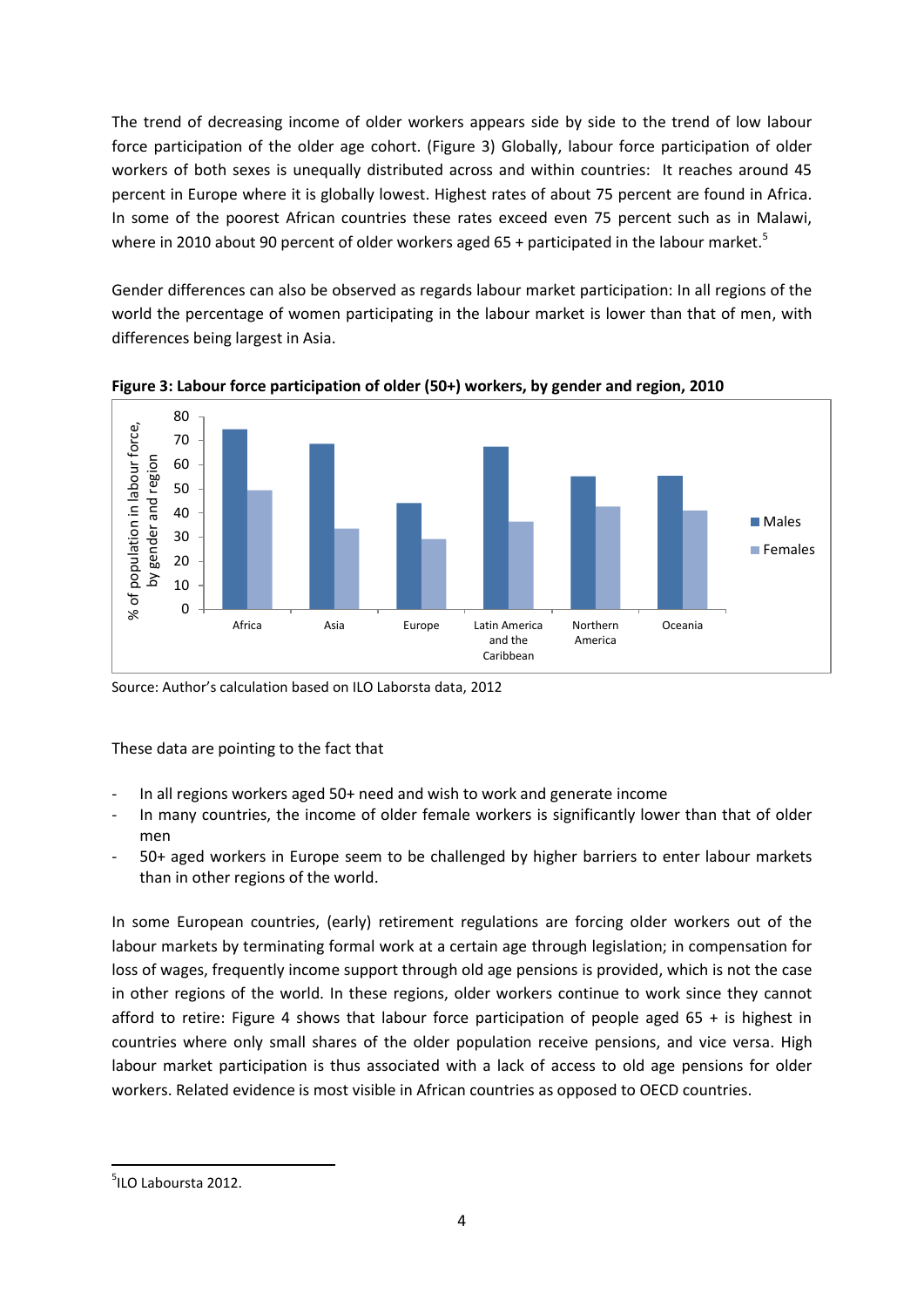However, even in European countries where we find globally highest coverage rates of old age pensions<sup>6</sup>, poverty is one of the main threats of older persons and can be considered as a key driver for seeking work. Figure 5 shows the higher vulnerability of older people: In most of the selected European countries the risk of falling into poverty increases with age. This risk is highest in Spain and Greece and increases most significantly with age for people in Denmark.



**Figure 4: Persons above retirement age receiving pensions and labour force participation of the population aged 65 +**

Source: ILO (2010), World Social Security Report, p. 50.



**Figure 5: The risk of falling into poverty by age cohort**

Source: Author's calculations based on Eurostat data, 2012

**.** 

<sup>6</sup> ILO, World Social Security Report, 2010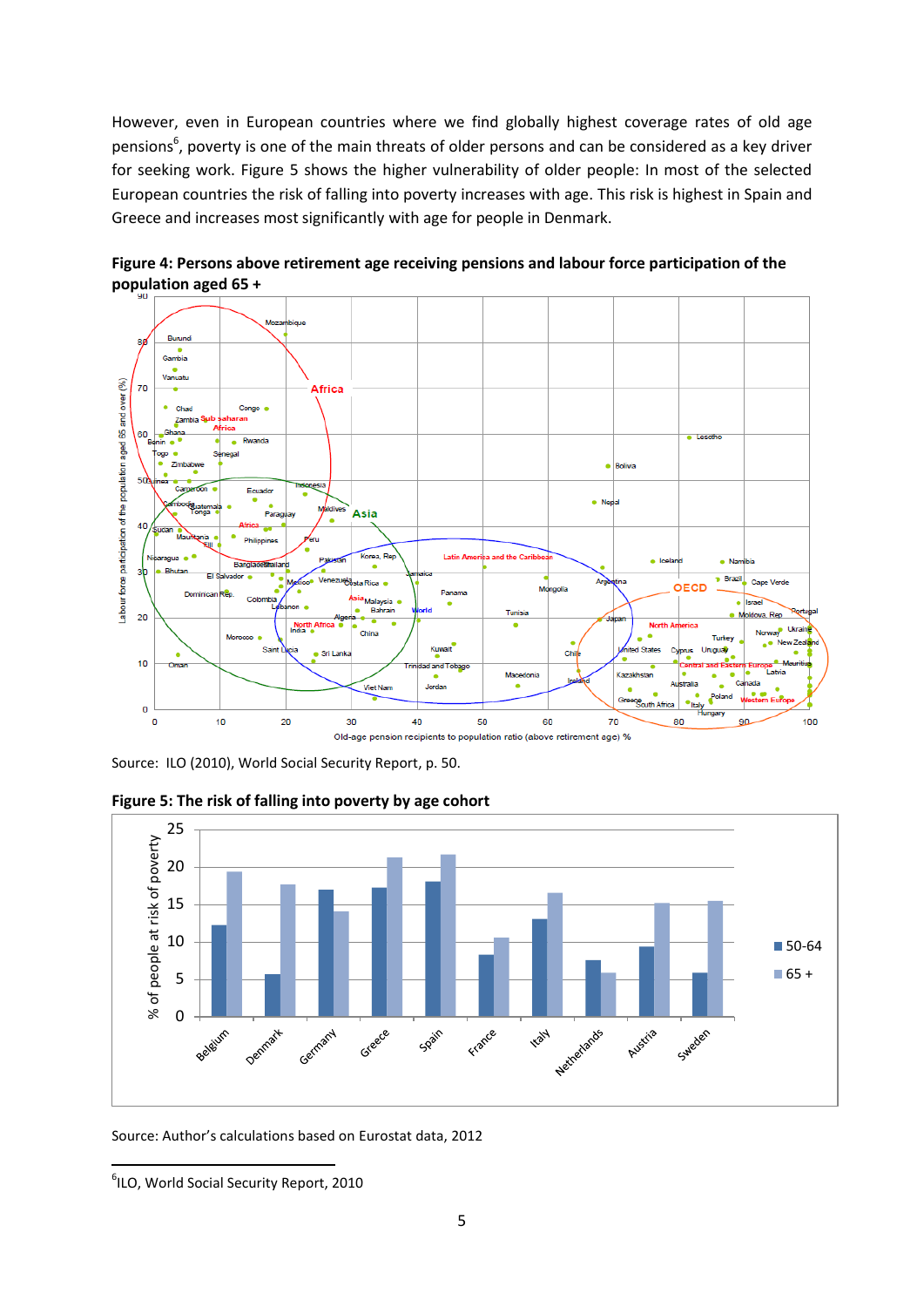## **3. Health challenges: Impacts on work and income a. Impacts on work**

How many older workers are concerned by health challenges and how does it impact on work and income? We will address this question using evidence from longer-term disability and short term absenteeism for paid sick leave of older workers.

#### *Evidence on long-term disability of older workers*

Figure 6 shows that in the selected European countries disability rates of workers aged 55 to 65 range between 15 percent in Italy and 40 in France as compared to about 9 and 32 respectively in the younger cohort of 45 to 54 year old employees. However, these figures should be interpreted with caution. It is most likely that the significant differences across the countries reflect issues beyond the health status given the relative comparable health status of the population across these countries. Such differences might derive from policies and assessment methods of disability, that provide incentives/disincentives to report disability, criteria governing the granting of disability benefits, generosity of benefit levels, and even economic cycles whereby e.g. in times of recessions lower rates of ill health among workers can be observed due to the fear of job loss.<sup>7</sup> Thus, only a general trend that a certain percentage of older workers is less healthy than the younger age cohorts can be confirmed.





Source: Author's calculations based on Eurostat 2012

How does disability of those concerned impact on continued employment?

## In Germany

- Only 7 percent of former disability benefit recipients are still employed two years after exiting the benefit
- 2 percent are unemployed

<sup>1</sup>  $^7$  Scheil-Adlung, X., Can the European Elderly afford long-term care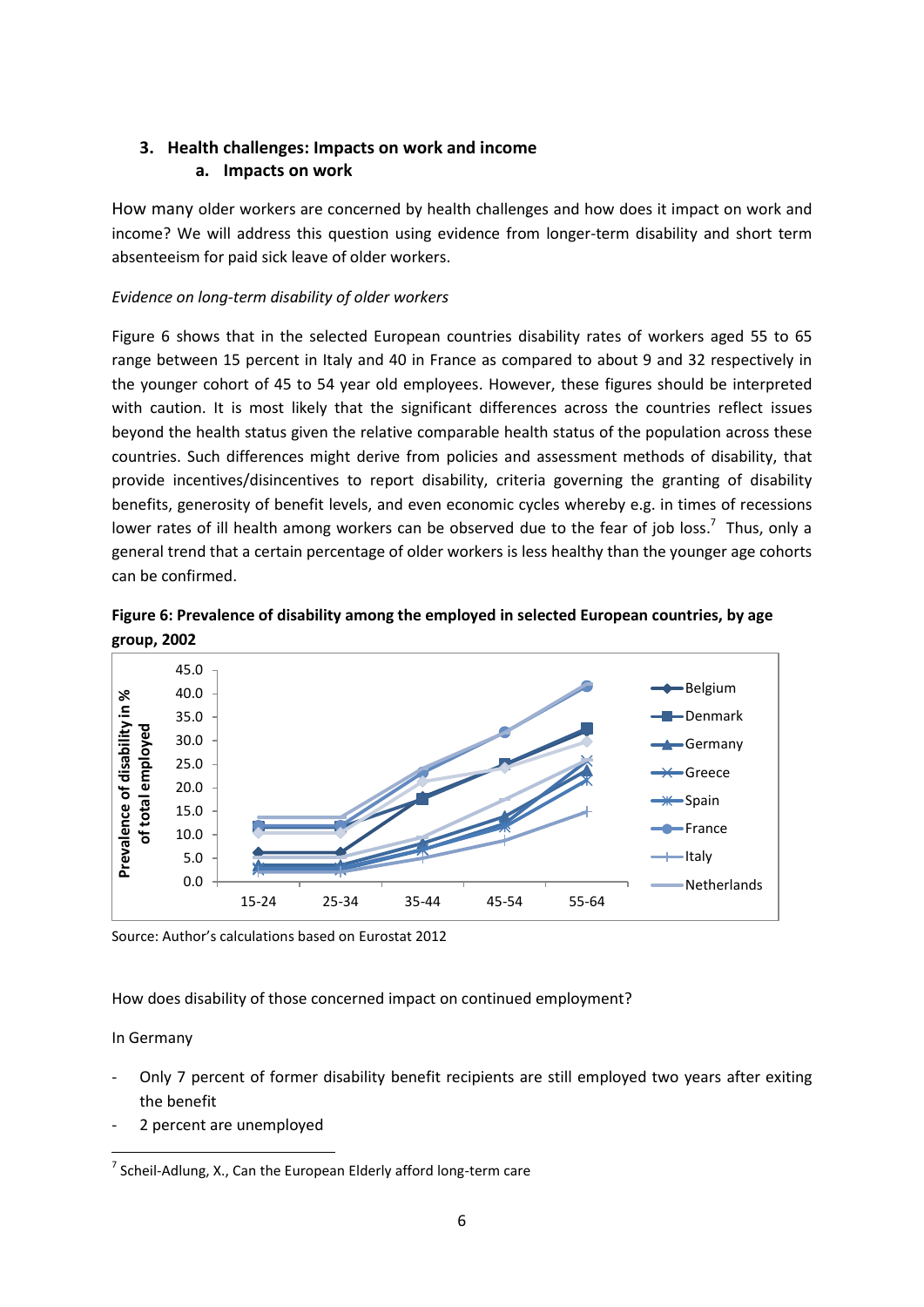More than two thirds are either retired or engaged in other activities than work.

Similar trends on different levels can be observed in Australia, where about 40 percent of exdisability beneficiaries are employed and 5 percent are unemployed two years after exit from the benefit. (Figure 7) Again, related information should be interpreted as a trend only since it might be influenced by e.g. labour market and disability policies, disability scheme design as well as macroeconomic impacts. However, evidence points to the fact that the employment status of disability beneficiaries cannot be considered as sustainable and frequently results in retirement or other activities than employment. Related trends are confirmed for all OECD countries.<sup>8</sup>



**Figure 7: Labour force status of disability beneficiaries two years after exiting the benefit**

#### *Evidence on short term absenteeism of older workers*

Which evidence exists on short-term absenteeism of older workers due to ill health? While younger workers are more likely to take frequently short periods of sick leave, the total average time spent on sick leave increases with age: In Germany workers in the construction sector aged 15-25 spent on average 17 days on sick leave while workers aged 55-65 in the same economic sector are absent for about 35 days due to ill health. This compares to 8 and 19 days respectively for administrative workers. (Figure 8)



**Figure 8: Total days of sick leave by age and selected professions, Germany, 2010**

Source: BKK Gesundheitsreport 2011, p. 103-104.

**.** 8 OECD (2009), Economic Outlook 2009, pp. 211-238.

Source: OECD, Employment Outlook 2009, p. 231.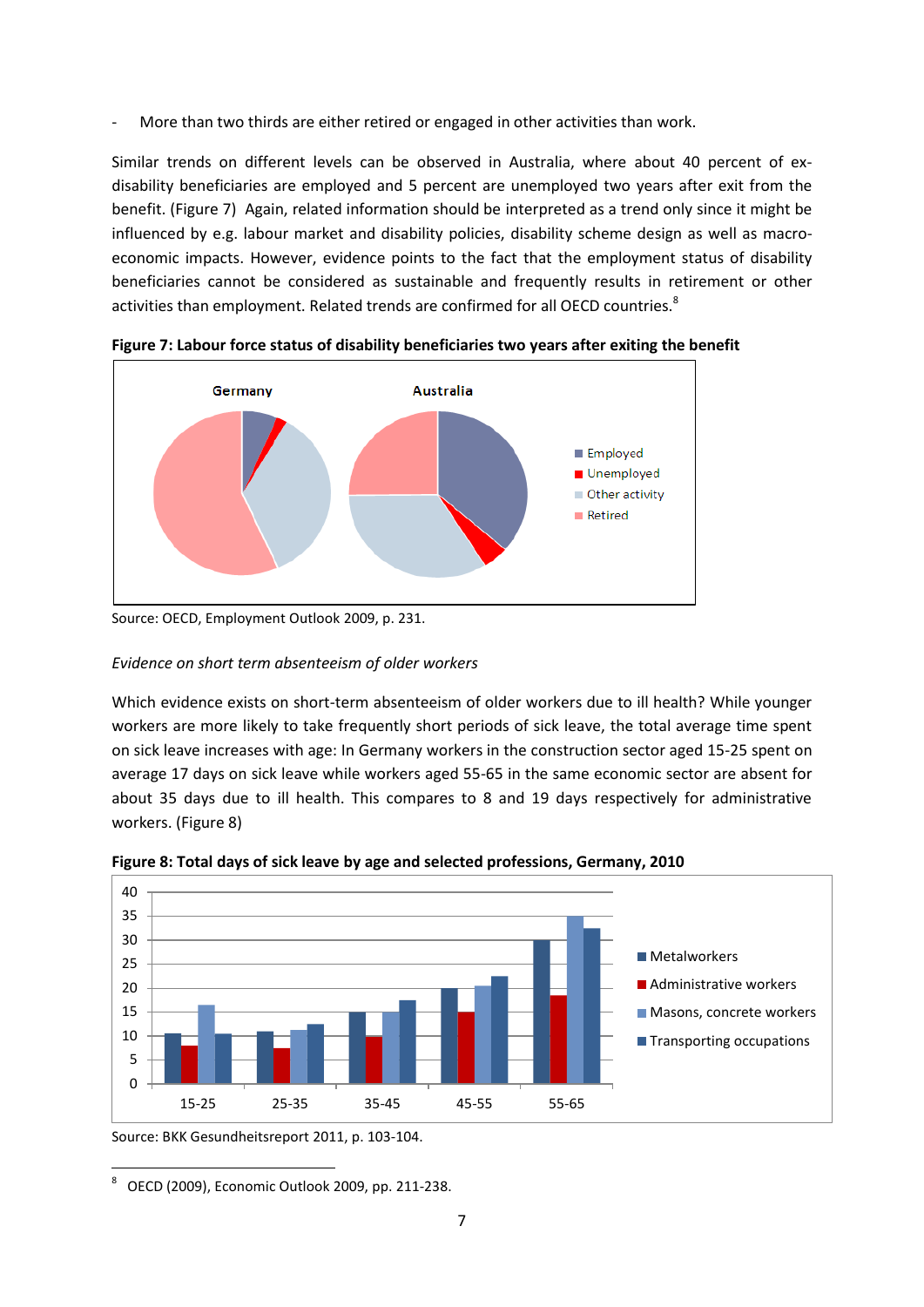Thus, while absenteeism increases with age, there are significant differences by profession and economic sector. It is not surprising that older workers in sectors demanding more physical labour are more likely to experience an increase in sick leave days as compared to workers in other sectors. Further differentiating the data with regard to gender reveals that from age 35 onwards men spend on average more days on sick leave than women. (Figure 9)



**Figure 9: Total days of sick leave by age group and sex, Germany, 2010**

Source: BKK Gesundheitsreport 2011, p. 41.

The evidence suggests that older workers are often in a less favourable socio-economic situation than younger workers. Further, they more often experience health challenges both long-term disability and short term diseases. The differentiation by profession and gender showed that specific groups of older workers are more vulnerable than others and these groups are particularly in need of affordable health care.

#### **b. Impacts on income**

1

What are the impacts of the health challenges observed on the income of older workers? Besides job loss, forced retirement and reduced income due to part time work, private health care costs are most significantly impacting on workers' income. The reasons are that in many countries social health protection systems do not provide adequate financial protection for older persons. Constraint benefit packages that require co-payments, user fees for needed treatments or medicines are particularly burdening the vulnerable and those suffering from chronic diseases. Related out-of pocket payments (OOP), i.e. payments that have to be made at the point of service delivery, might reach significant percentages of up to 7 percent of total household income of the elderly and further increase with age.<sup>9</sup> (Figure 10) In addition, the high monetary burden caused by gaps in financial protection results in inequitable access to health care.

<sup>&</sup>lt;sup>9</sup> Scheil-Adlung, X, J. Bonan (2012), Can the European elderly afford the financial burden of health and longterm care? Assessing impacts and policy implications, ILO, Geneva, pp. 25 & 29-32.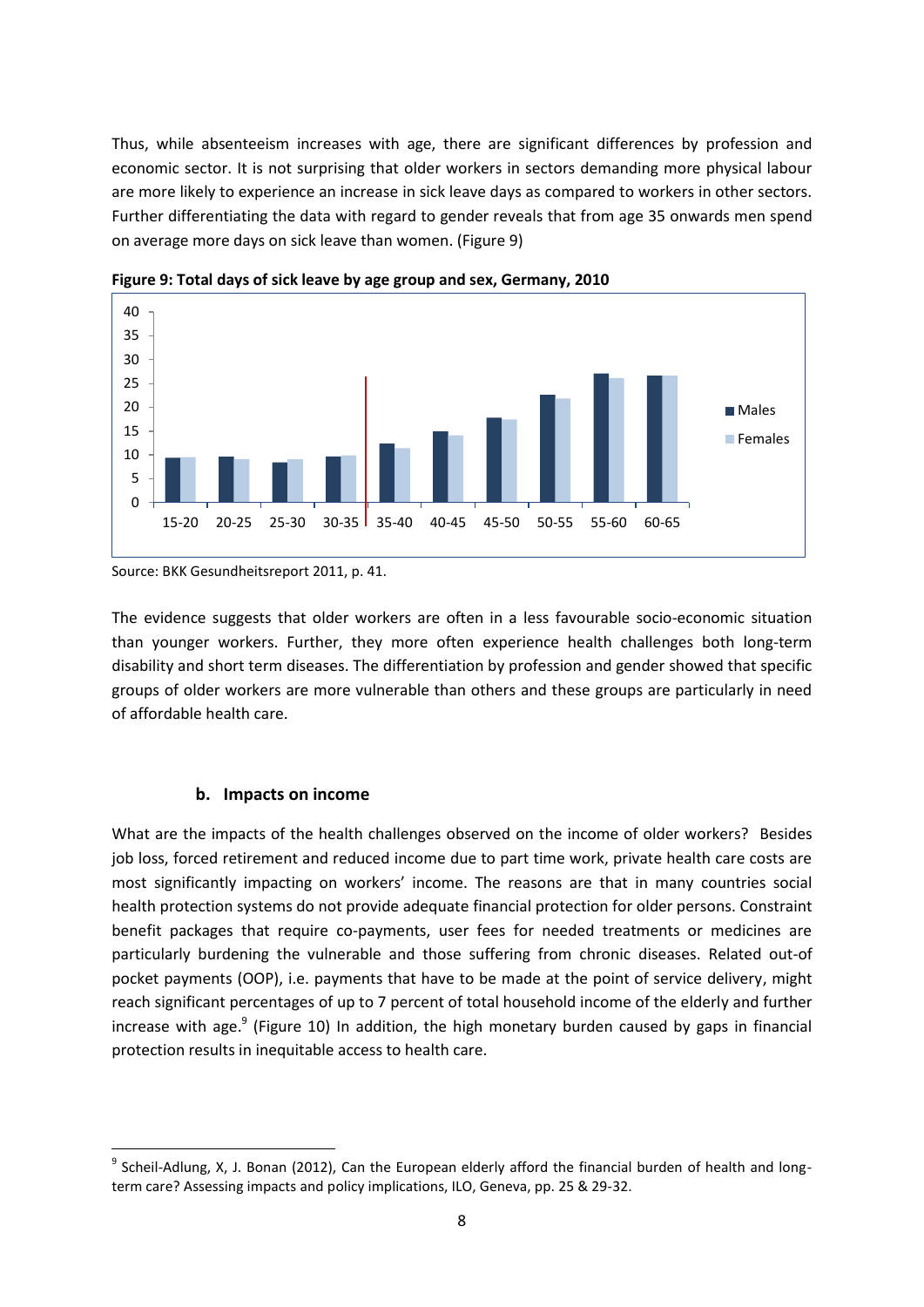

**Figure 10: Out-of-pocket payments in % of household per capita income by age** 

Source: Scheil-Adlung & Bonan, 2012, p. 25.

In some cases the share of household income that has to be paid for service delivery in the form of OOP expenditures exceeds even the household annual gross income and thus results in financial ruin of older workers. (Figure 10) This phenomenon is observed in most European countries, however to a different extent. While in Greece and Italy nearly 2 percent of all elderly households with at least one member aged over 50 years are affected, more than 0.5 to 1 percent of elderly households are concerned in countries such as Austria, Belgium and Spain whereas less than 0.5 percent are impoverished by health care costs e.g in Germany, France, Switzerland and the Netherlands.<sup>10</sup> Reasons for these financial impacts are either due to very low household income or very high OOP expenditures. In both cases gaps in income support and financial protection for older workers results in catastrophic OOP expenditures.

**Figure 10: Share of elderly households paying more than 100% of household annual gross income for health care** 



Source: Scheil-Adlung & Bonan, 2012, p. 18.

1

 $^{10}$  Scheil-Adlung, X, J. Bonan (2012), Can the European elderly afford the financial burden of health and longterm care? Assessing impacts and policy implications, ILO, Geneva, p. 18.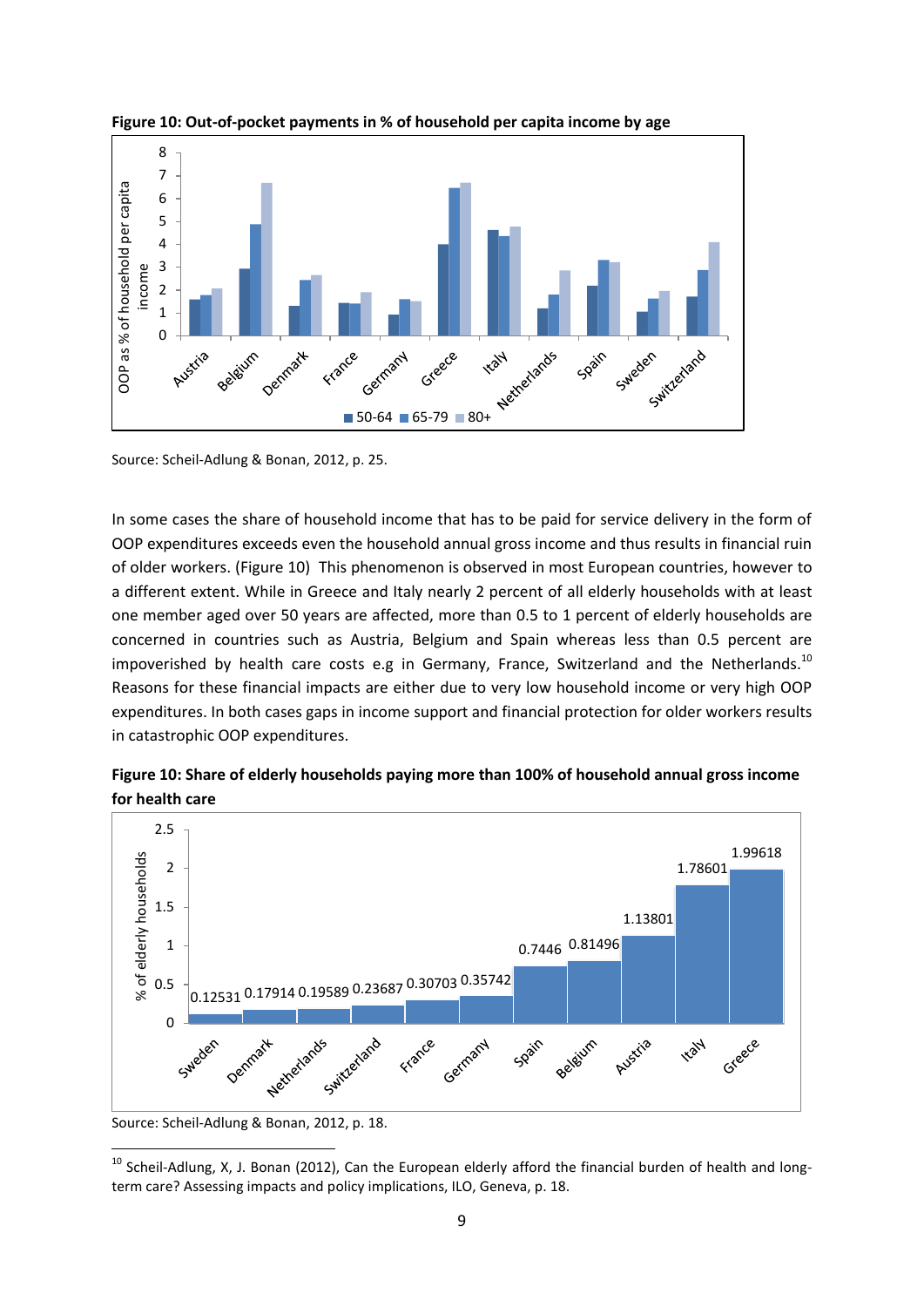## **4. Improving the situation of older workers through coherent and inclusive policy approaches**

Key health challenges of older workers are based on

- **Barriers to participate in the labour market due to uncoordinated disability, old age pension and labour market policies**, particularly for women
- **Reduction and loss of income for workers aged 50 +**
- **Increased rates of disability and disease** as compared to younger workers impacting on the ability to work and income, particularly for physically demanding work
- **Gaps in financial protection of private health expenditure**

Against this background a coherent and inclusive policy response is required that addresses the different dimensions causing the disadvantageous status quo of older workers in terms of lack of access to paid work, income and financial protection of private health expenditure. Thus,

- Employment barriers need to be reduced through adequate policies that allow higher labour market participation for older workers which are willing and able to work
- Policy coherence across sectors should be achieved e.g. between with labour market and social protection policies
- **Coverage and financial protection** of older workers in social health protection need to be increased
- **Income support** e.g. through old age pensions, social assistance and others should be envisaged to address the vulnerability of older workers.

Labour market policies should aim at decent work for older workers and, particularly in developing countries, facilitate the transition from informal to formal labour markets as well as social protection coverage. In addition, income support measures for older workers should guarantee basic income security that allows older workers to access at least essential services and goods such as medicines. In order to increase equitable access to health care, effective access to affordable health care benefit packages should be provided. They should be designed with a view to address specific health conditions of older workers and minimized OOP expenditures. Disability and retirement policies that result in exclusion of productive older workers from the labour market should be reconsidered.

The Social Protection Floor (SPF) approach defined in ILO Recommendation concerning National Social Protection Floors (No. 202) addresses the above issues in a comprehensive way. The SPF approach emphasises that social security policies  $-$  including social health protection  $-$  are in line with economic and labour market policies and thus highlights the need for policy coherence across sectors.

The approach is based on a multidimensional definition of needs and poverty and includes guarantees of

- Universal access to essential and affordable social services e.g. in the area of health;
- Basic income security, in the form of various social transfers (in cash or in kind), such as pensions for the elderly and persons with disabilities, child benefits, income support benefits and/or employment guarantees and services for the unemployed and working poor.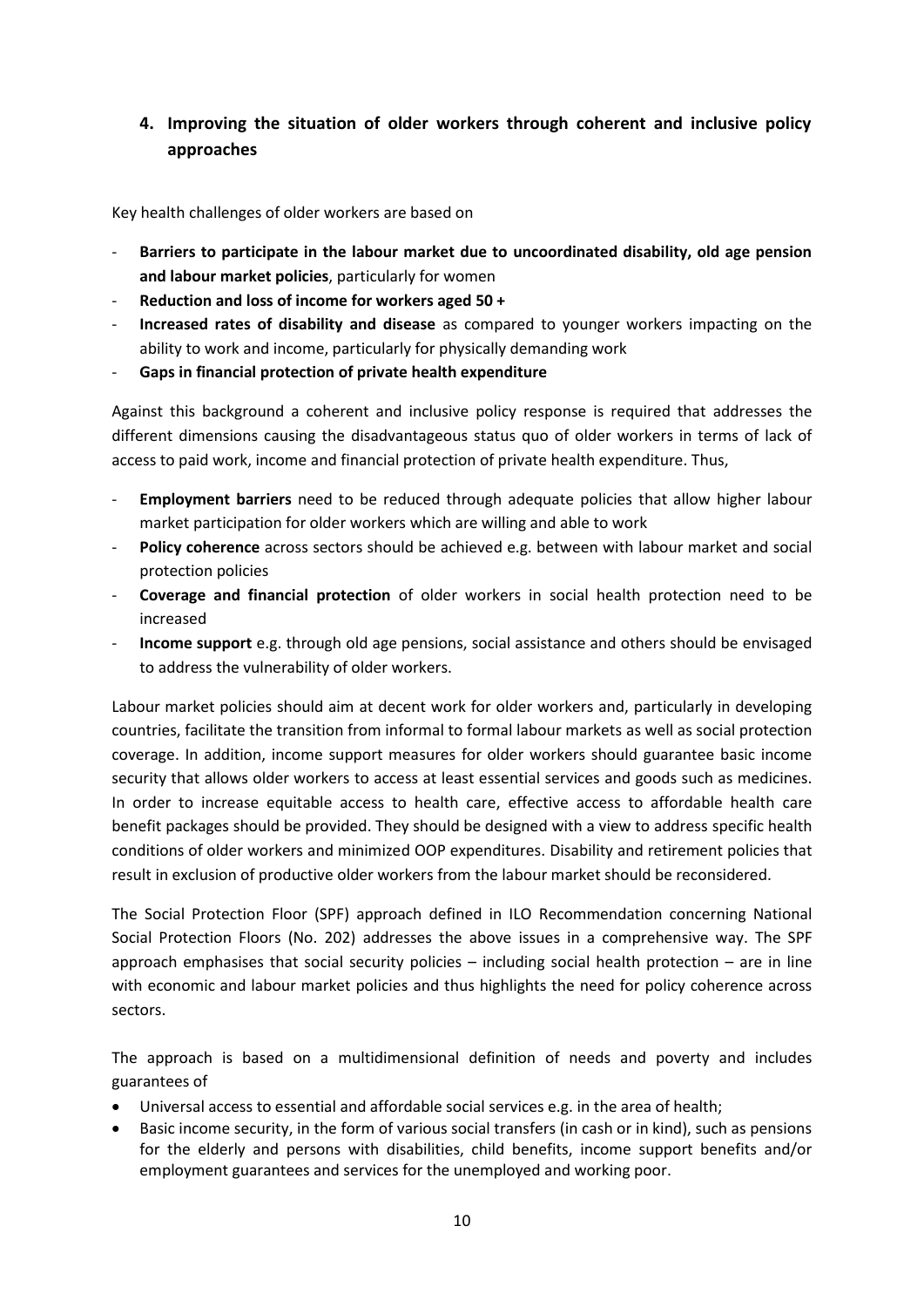Objectives of national social protection floors should be defined at the national level and in line with the following key principles:

- Entitlements based on legislation;
- Non-discrimination on any ground including age and gender
- Adequacy of benefits:
- Fair and sustainable financing:
- Coherence with social, health, economic and employment policies;
- Efficiency and effectiveness including involvement of organizations of employers, workers and others concerned
- Inclusive decision making based on national and social dialogue of all partners concerned.

Effective access to at least essential health care should be affordable, available, of adequate quality and include financial protection. Principles of equity, solidarity and social justice are basic characteristics of universal access to social health protection.

Generally, financing of Social Protection Floors is possible at any level of economic growth and can be realized through various financing mechanisms and based on taxes, contributions or premiums or a mix of these.

Monitoring is suggested as an important tool providing feedback to policy makers. It is therefore recommended to develop relevant social security data, statistics and indicators, which can be used for exchange of information and experiences on strategies, policies and practices between different countries. The development of relevant indicators for monitoring progress in the area of effective access to health care<sup>11</sup> should take the following elements into account:

- Population coverage defined as the proportion of the population affiliated to a scheme or system such as national health systems or social insurance schemes;
- Availability of services based on the existence of health work force, infrastructure, goods and products measured by the ILO Access Deficit Indicator<sup>12</sup> focusing on the density of the health work force per population;
- Affordability and financial protection, defined by the absence of financial barriers to access services (such as OOP, particularly catastrophic payments);
- Quality that is strongly linked to the availability of sufficient resources, particularly public funding.

## **5. Conclusion**

**.** 

Evidence suggests that older workers are a non-homogenous group. This is reflected in terms of health challenges and related impacts on work and income:

The socio-economic situation of ageing workers, particularly women, is characterised by decreasing income as compared to income generated by younger workers. In Europe older

 $11$  Scheil-Adlung, X., Bonnet, F., Beyond legal coverage: Assessing the performance of social health protection. In: International Social Security Review, Vol 64, Issue 3, 2011

<sup>&</sup>lt;sup>12</sup> ILO. Social health protection, An ILO Strategy towards universal access to health care, Geneva 2008